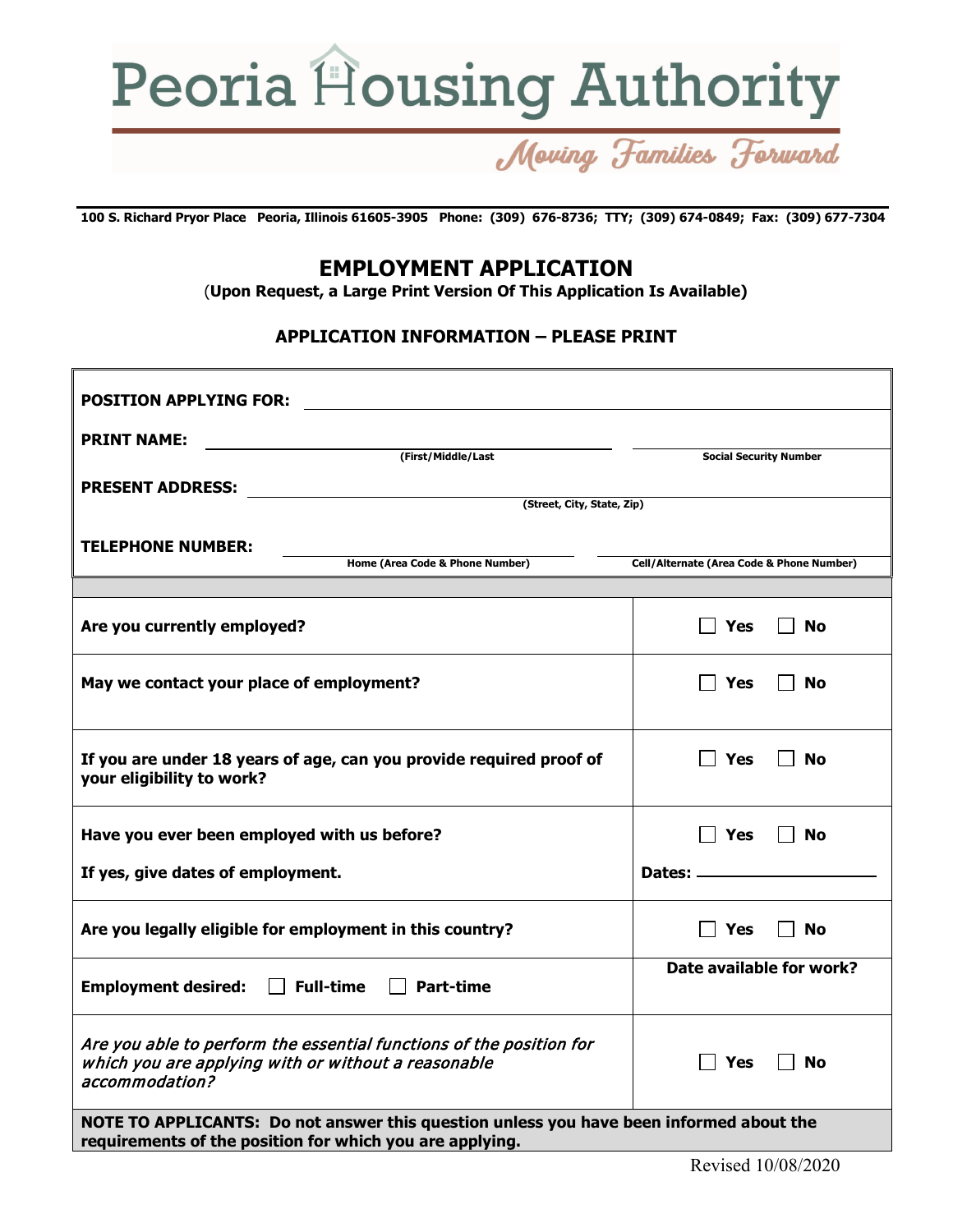#### **EDUCATION:**

| <b>SCHOOLS</b>                          | <b>NAME AND ADDRESS OF</b><br><b>SCHOOL</b> | <b>COURSE OF</b><br><b>STUDY</b> | <b>YEARS</b><br><b>COMPLETED</b> | DIPLOMA /<br><b>DEGREE</b> |
|-----------------------------------------|---------------------------------------------|----------------------------------|----------------------------------|----------------------------|
| <b>HIGH SCHOOL</b>                      |                                             |                                  |                                  |                            |
| <b>UNDERGRADUATE</b><br><b>COLLEGE</b>  |                                             |                                  |                                  |                            |
| <b>GRADUATE/</b><br><b>PROFESSIONAL</b> |                                             |                                  |                                  |                            |
| <b>OTHER (SPECIFY)</b>                  |                                             |                                  |                                  |                            |

### **PROFESSIONAL REFERENCES (Please include at least two former supervisors, three total references)**

| <b>NAME</b> | <b>BEST TIME TO CALL</b><br><b>PHONE NUMBER</b> |  | <b>OCCUPATION</b> |  |
|-------------|-------------------------------------------------|--|-------------------|--|
|             |                                                 |  |                   |  |
|             |                                                 |  |                   |  |
|             |                                                 |  |                   |  |
|             |                                                 |  |                   |  |
|             |                                                 |  |                   |  |
|             |                                                 |  |                   |  |

| Some positions may require the operation of a PHA vehicle. Please write your Drivers<br><b>License Number below.</b> |  |  |  |  |
|----------------------------------------------------------------------------------------------------------------------|--|--|--|--|
| <b>License Number:</b>                                                                                               |  |  |  |  |
| <b>State of Issuance:</b>                                                                                            |  |  |  |  |
| <b>Expiration Date:</b>                                                                                              |  |  |  |  |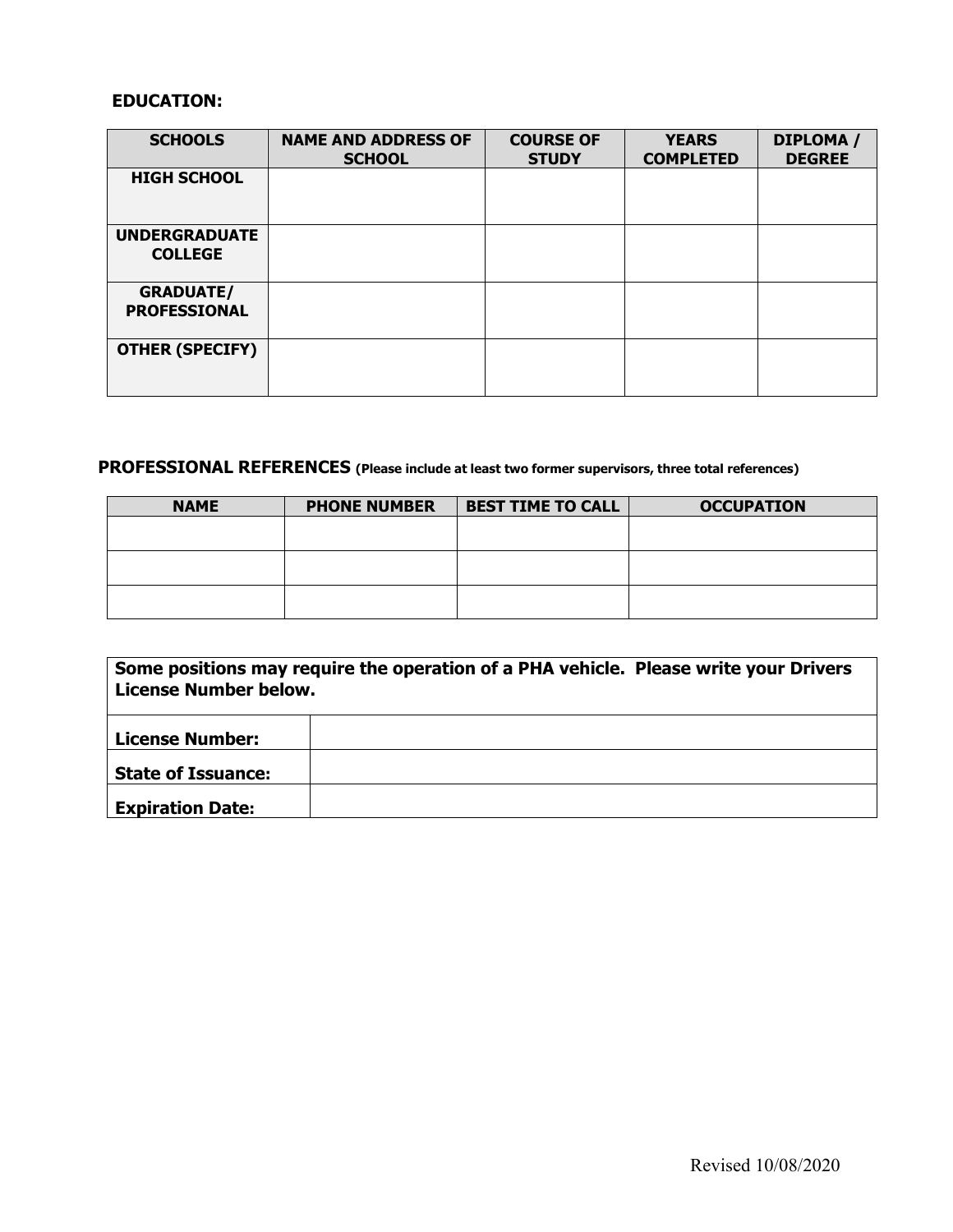#### **WORK EXPERIENCE:**

(Start with your present or last job. Include any job-related military service assignments and volunteer activities.)

| <b>EMPLOYER</b>           | <b>DATES EMPLOYED</b> |           | <b>WORK PERFORMED</b> |
|---------------------------|-----------------------|-----------|-----------------------|
| <b>ADDRESS</b>            | <b>FROM</b>           | <b>TO</b> |                       |
| <b>TELEPHONE NUMBER</b>   |                       |           |                       |
| <b>JOB TITLE</b>          |                       |           |                       |
| <b>SUPERVISOR</b>         |                       |           |                       |
| <b>REASON FOR LEAVING</b> |                       |           |                       |

| <b>EMPLOYER</b>           | <b>DATES EMPLOYED</b> |           | <b>WORK PERFORMED</b> |
|---------------------------|-----------------------|-----------|-----------------------|
| <b>ADDRESS</b>            | <b>FROM</b>           | <b>TO</b> |                       |
| <b>TELEPHONE NUMBER</b>   |                       |           |                       |
| <b>JOB TITLE</b>          |                       |           |                       |
| <b>SUPERVISOR</b>         |                       |           |                       |
| <b>REASON FOR LEAVING</b> |                       |           |                       |

| <b>EMPLOYER</b>           | <b>DATES EMPLOYED</b> |           | <b>WORK PERFORMED</b> |
|---------------------------|-----------------------|-----------|-----------------------|
| <b>ADDRESS</b>            | <b>FROM</b>           | <b>TO</b> |                       |
| <b>TELEPHONE NUMBER</b>   |                       |           |                       |
| <b>JOB TITLE</b>          |                       |           |                       |
| <b>SUPERVISOR</b>         |                       |           |                       |
| <b>REASON FOR LEAVING</b> |                       |           |                       |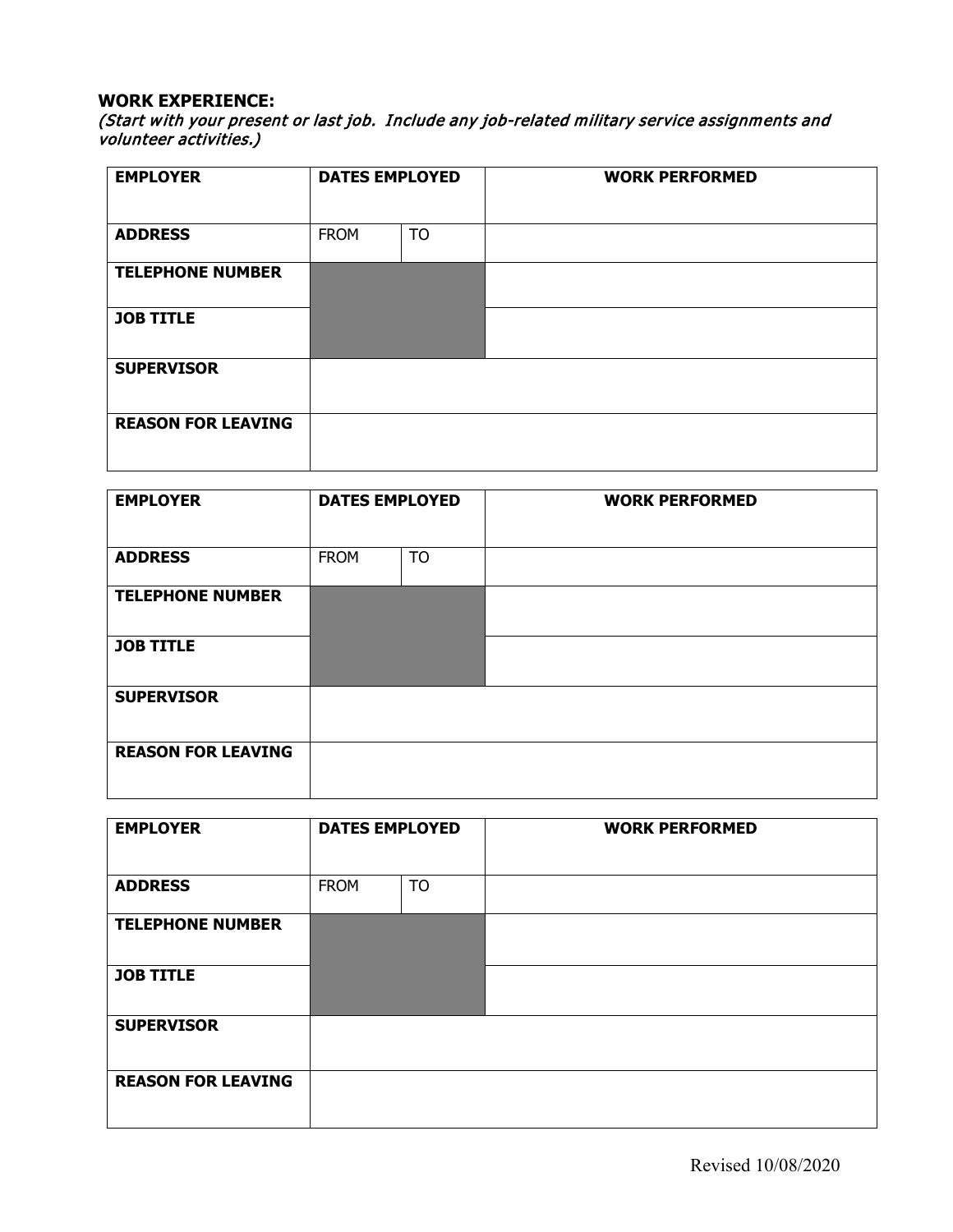**Describe any specialized training, certifications held, apprenticeship, skills and extracurricular activities.**

**List professional, trade, business or civic activities or offices held.**  (You may exclude memberships which would reveal gender, race, religion, national origin, age disability or other protected status.) **Additional Information/ Other Qualifications** (Summarize special job related skills and qualifications acquired from employment or other experience.)